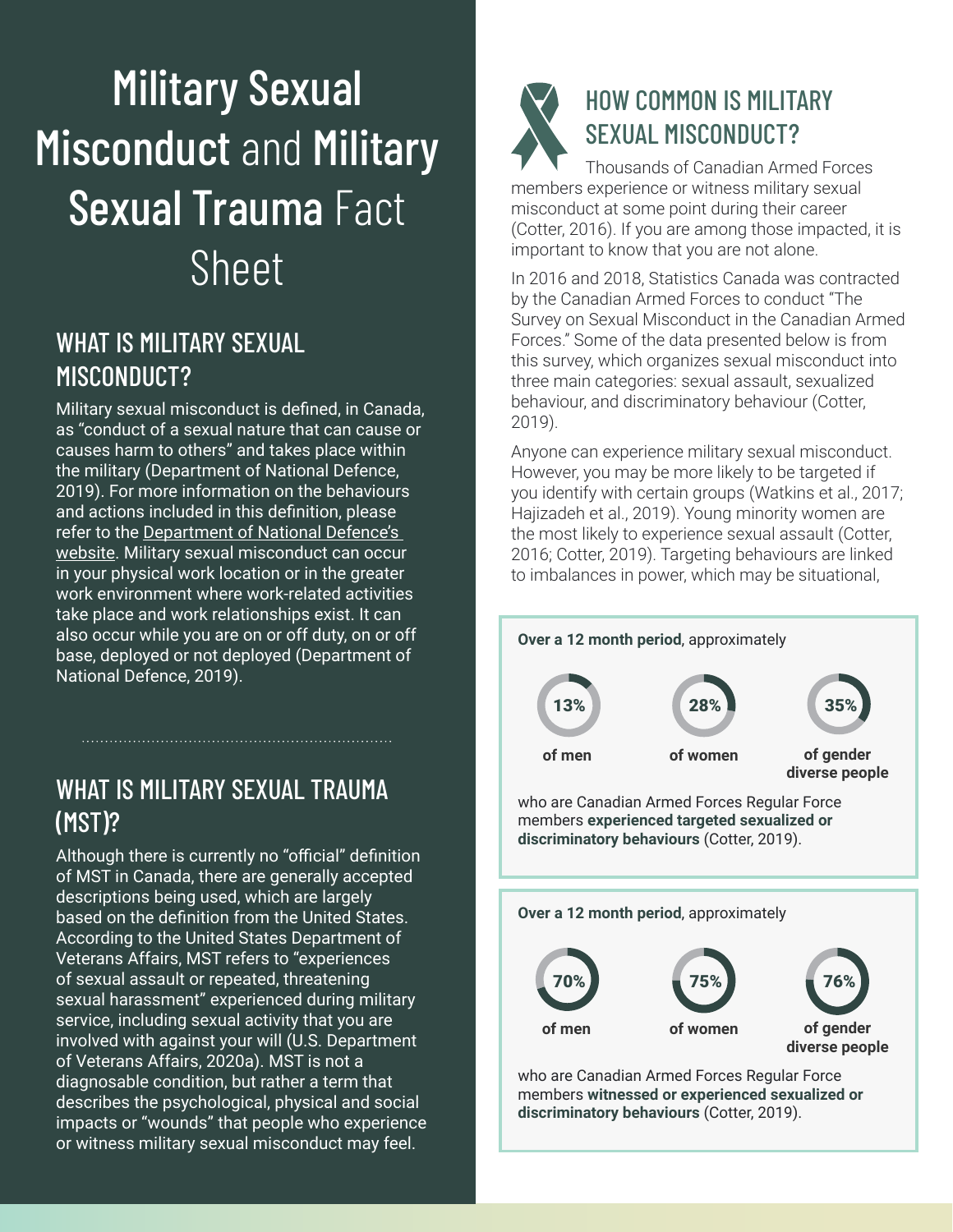**Since joining the Canadian Armed Forces**, approximately



**1 in 25 men**

have experienced **sexual assault** at least once (Cotter, 2016).

systemic (due to societal policies and practices that result in disadvantages, barriers, or harmful treatment of some people), or both. Not everyone who identifies with these groups will experience military sexual misconduct. Further, in no way do these factors suggest that you, as a person who has experienced military sexual misconduct, are responsible for these experiences. Responsibility for these incidents always falls on the perpetrator(s).



#### **Underreporting**

Much of what we know about military sexual misconduct and military sexual trauma (MST) comes from what is reported.

However, many individuals choose not to report incidents of military sexual misconduct that occur during service for a variety of reasons (Deschamps, 2015; Bryant-Davis et al., 2009; Orchowski et al., 2018; Tillman et al., 2010; Murray, 2008). The "official figures" may be just the tip of the iceberg. In fact, over half (57%) of sexual assault incidents go unreported (Cotter, 2019).

# WHAT DOES MILITARY SEXUAL TRAUMA (MST) LOOK LIKE?



If you have experienced military sexual misconduct, you may react in many different ways. There is no "right way" to respond or react. Your reactions may be influenced by your past experiences, current situation, and identity. Your reactions could be subtle or strong; they could present immediately following or take time to develop, and/or fluctuate in intensity overtime. You may also experience symptoms consistent with a number of diagnosable psychiatric or mental health conditions, such as Post-Traumatic Stress Disorder (PTSD), anxiety disorder, or major depression, as well as a number of physical diagnoses.

The following is a list of common feelings, reactions, and behaviours experienced by those with MST:

#### **EMOTIONAL AND COGNITIVE REACTIONS:**

- Anxiety and panic
- Nightmares
- Self-doubt
- **Sadness**
- Shame or guilt
- Anger
- **Betrayal**
- **Suspiciousness**
- Helplessness
- Hopelessness
- Numbness
- Denial
- Difficulty concentrating
- Distractibility
- Memory problems
- Loss of motivation
- Fear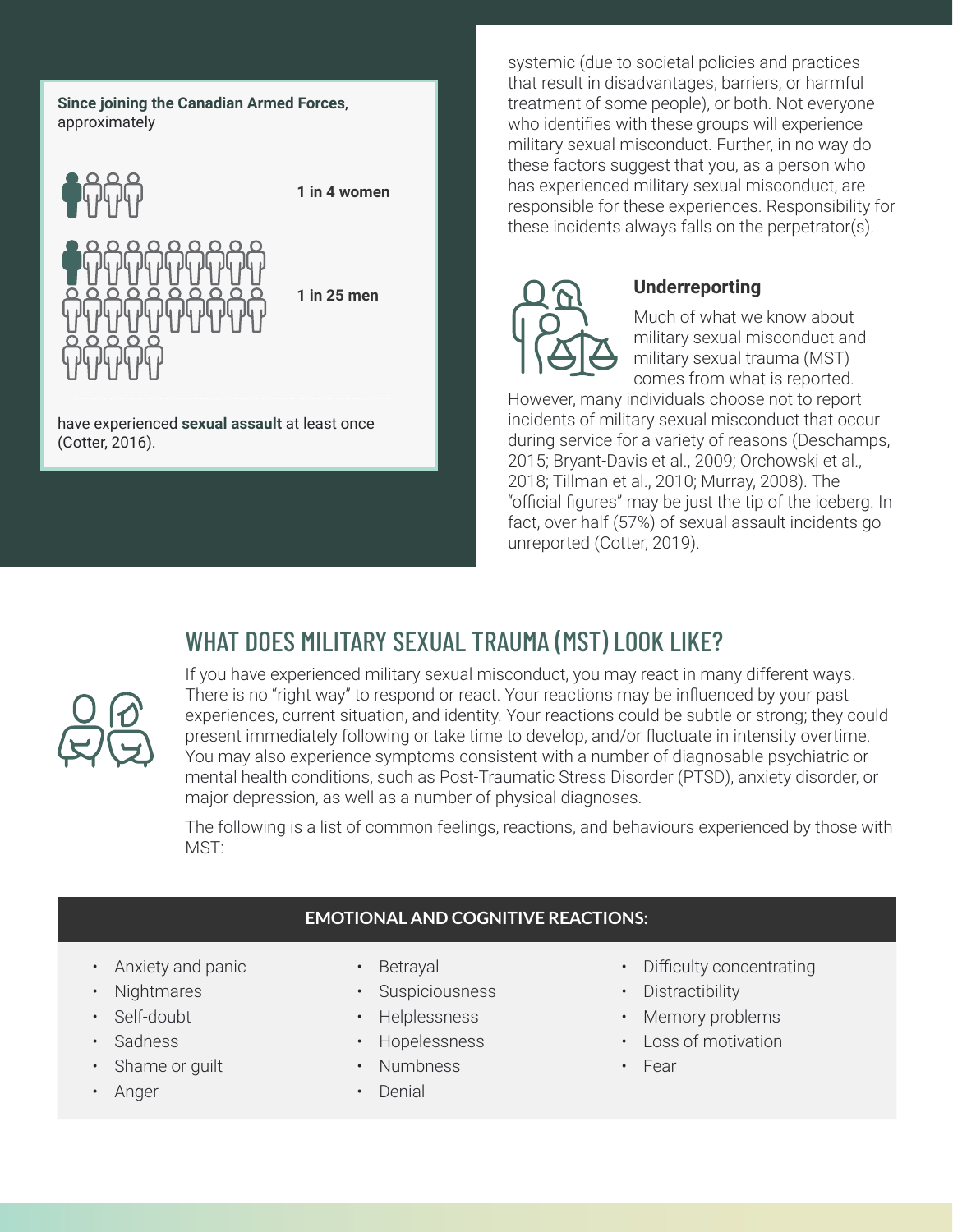#### **MENTAL HEALTH AND SUBSTANCE USE DISORDERS:**

- Anxiety disorders, including panic attacks
- Acute stress or Post-Traumatic Stress Disorder (PTSD)
- Mood disorders such as major depression
- Self-harm
- Suicidal ideation (thoughts) or behaviours
- Increased alcohol or drug use to cope with trauma symptoms (sleep disturbance, avoidance, change in mood, feelings of hypervigilance or decreased safety)
- Substance use disorder

#### **PHYSICAL HEALTH REACTIONS:**

- Headaches
- Fatigue
- Chronic pain
- Change in sexual arousal, performance, and enjoyment
- Digestive or gastrointestinal problems
- Difficulty sleeping
- Reproductive health problems
- Pain during sex

#### **RELATIONSHIPS AND SOCIAL REACTIONS:**

- Increased agitation, anger, or change in mood that affects your relationships with family, friends, colleagues, and others
- Difficulty trusting and feeling safe around others
- Changes or difficulty engaging in social activities
- Isolation or loneliness
- Loss of faith or confidence in authority figures
- Avoidance or increased dependence on certain individuals

#### **AVOIDANCE – YOU MAY BE AVOIDING:**

- Places, people, or situations, that remind you of the traumatic event(s)
- Going to work
- Taking time off
- Friends, family, and other individuals in your life
	- **CAREER IMPACTS– YOU MAY:**
- Feel forced to choose between your military career and continued contact with the perpetrator(s)
- Feel torn between loyalty to yourself, to your unit, and to the military
- Fear (or have experienced) negative repercussions on your career and career progression, including removal from your unit or release from the military
- Fear (or have experienced) retaliation by peers and supervisors
- Fear (or have experienced) negative perceptions of you, including perceptions that you are "weak" or a "trouble maker"
- Fear (or have experienced) financial difficulties, including loss of income
- Fear (or have experienced) that reporting what happened will not make a difference

*(Dechamps, 2015; Alberta Health Services, 2021; Watkins et al., 2017; U.S. Department of Veterans Affairs, 2020a; U.S. Department of Veterans Affairs, 2020b; DAV, 2021; Make the Connection, n.d.; Cichowski et al., 2017)*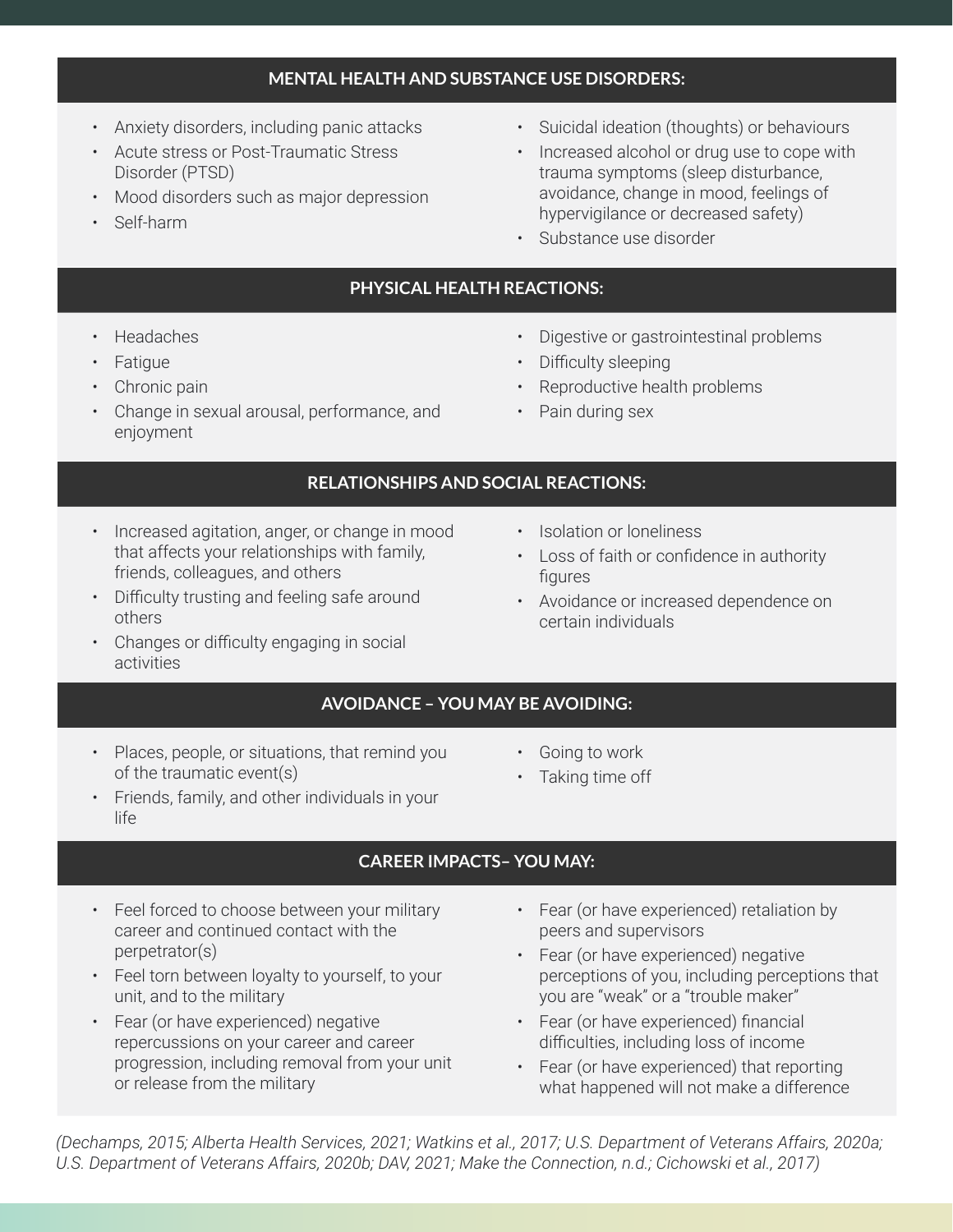# WHERE TO GET SUPPORT IF YOU HAVE BEEN IMPACTED BY MILITARY SEXUAL MISCONDUCT IN CANADA:

#### **[Sexual Misconduct Response Centre](https://www.canada.ca/en/department-national-defence/services/benefits-military/health-support/sexual-misconduct-response.html) – 613-996-3900/1-844-750-1648**

If you are a Canadian Armed Forces member impacted by Sexual Misconduct, the Sexual Misconduct Response Centre can provide you with confidential support services. This Centre can also provide services to individuals who are supporting you. Their services include: supportive counselling; information and referrals to resources and services; advocacy to help you meet your needs; accompaniment to your appointments, meetings, and proceedings; assistance with workplace arrangements; and other practical assistance.

You can reach them 24/7 by phone. You can remain anonymous while accessing their services. If you wish the Centre counsellors to refer you to a civilian or Military health care provider, they can do so without passing on any personal information you have shared with them. Any information you share with them cannot be accessed by the Canadian Armed Forces chain of command, or anyone else outside of the Centre.

#### **[It's Not Just 20K](https://inj20k.ca/) (INJ20K)**

INJ20K is a volunteer run organization that advocates for those impacted by military sexual misconduct and MST in the Canadian Armed Forces. INJ20K provides an informal peer-topeer support platform, a social network, and informational resources to their members (serving and Veterans of the Canadian Armed Forces) who have directly experienced the misconduct and subsequent trauma. The support provided is to assist those impacted by MST in their journey of recovery.

#### **Canadian Armed Forces Member Assistance Program – 1-800-268-7708**

The Member Assistance Program is for Canadian Armed Forces Members and their families. You can reach them 24/7 by phone. They offer confidential, voluntary, short-term counselling. They can also provide you a referral to a longer-term counsellor.

#### **Veterans Affairs Canada Assistance Service – 1-800-268-7708**

The VAC Assistance Service is for Canadian Armed Forces Veterans, former RCMP members, and their families and caregivers. You can reach them 24/7 by phone. They can provide you with confidential, immediate, free mental health counselling. They can also provide you a referral to a longer-term counsellor.

#### **[Sexual Misconduct Support Resources](https://www.canada.ca/en/department-national-defence/services/benefits-military/conflict-misconduct/operation-honour/sexual-misconduct-response-centre/resources-search-tool.html)  [Search Tool](https://www.canada.ca/en/department-national-defence/services/benefits-military/conflict-misconduct/operation-honour/sexual-misconduct-response-centre/resources-search-tool.html)**

The Sexual Misconduct Support Resources Search Tool allows you to browse through a list of resources that can support you. The list categories resources into those that are civilian, and those that are Canadian Armed Forces specific. Resources include 24/7 crisis lines, hospitals, sexual assault centres, shelters, local police, health lines, Military Family Resource Centres, health services, chaplain services, military police services, and OUTCAN. You can search for resources based on your location.



### COMPENSATION AND BENEFITS

- If you experienced sexual harassment, assault, or discrimination while serving, you may be eligible for compensation from the [CAF-DND Sexual Misconduct Class Action](https://www.caf-dndsexualmisconductclassaction.ca/)  [Settlement](https://www.caf-dndsexualmisconductclassaction.ca/)
- If you have a condition due to a service-related sexual trauma (e.g. Post-Traumatic Stress Disorder, depression, anxiety, etc.), you can apply to Veterans Affairs Canada (VAC) for [disability benefits](https://www.veterans.gc.ca/eng/financial-support/compensation-illness-injury/disability-benefits). You may now be eligible for VAC disability benefits even if you have been denied in the past. Find out how to [review or appeal](https://www.veterans.gc.ca/eng/health-support/mental-health-and-wellness/understanding-mental-health/sexual-trauma-during-service/schedule-t) a previous decision.